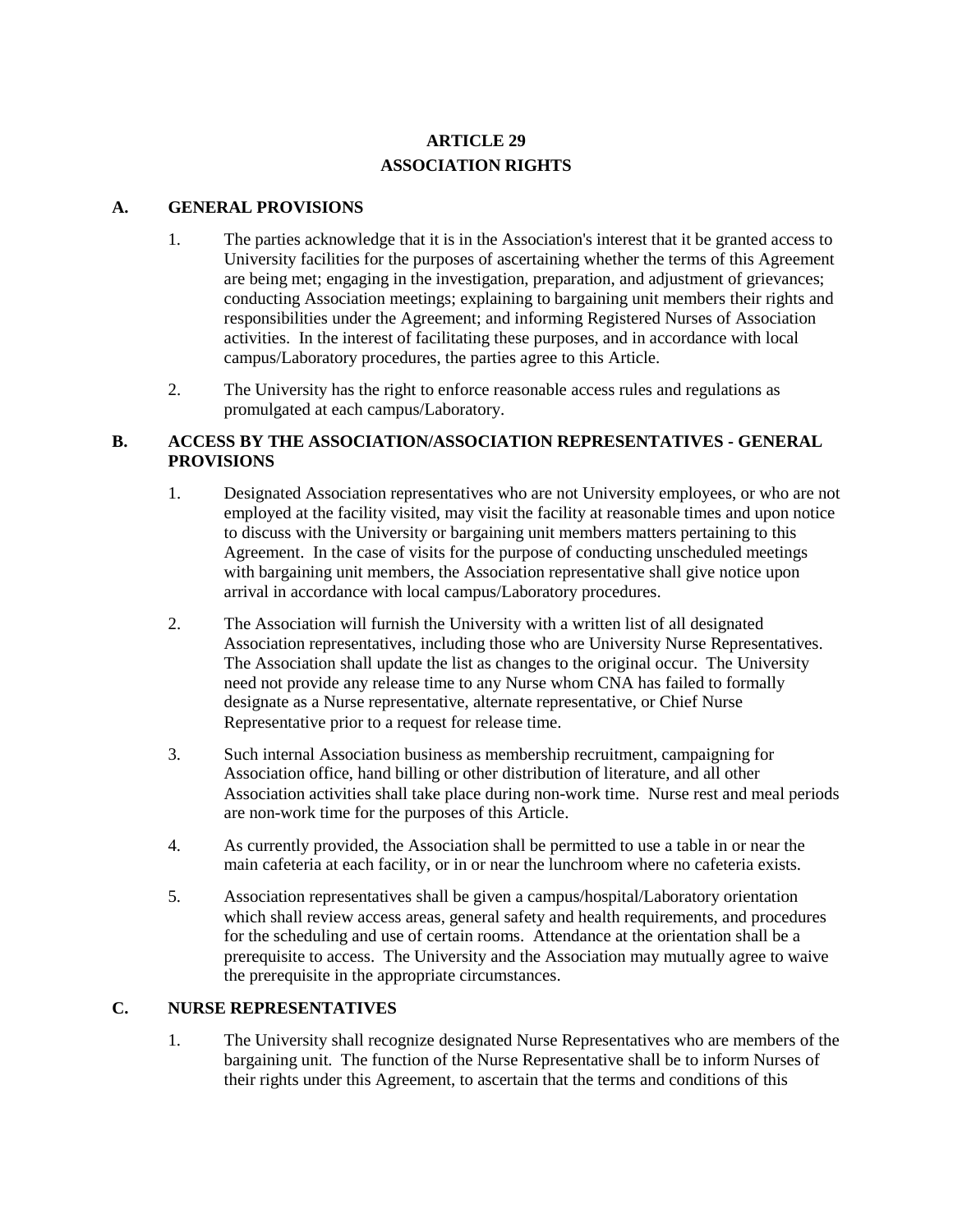Agreement are being observed, and to investigate and assist in the processing of grievances.

- 2. CNA may designate one (1) Chief Nurse Representative for each medical center, and one Nurse Representative for each student health center on a campus, each medical center, and the Lawrence Berkeley Laboratory.
	- a. At medical centers with more than one hundred (100) Nurses, CNA may designate one (1) additional Nurse Representative and an alternate representative for every one hundred (100) members of the bargaining unit or major portion thereof in that unit.
	- b. Except as provided below there shall be no more than one (1) Nurse Representative and one (1) alternate from a particular patient care unit or equivalent. A Chief Nurse Representative may be from the same patient care unit as a Nurse Representative or Alternate Nurse Representative. If a patient care unit has more then one hundred (100) bargaining unit Nurses, than a second Nurse from that unit shall be eligible to be a Nurse Representative, provided the maximum number of RNs allowed above is not exceeded. The alternate Nurse Representative may serve as a Nurse Representative only when the primary Nurse Representative(s) is not at work.
	- c. The Nurse Representative and the Chief Nurse Representative, if any, shall not be allowed release time for the same block of time if they are from the same unit.

# **D. PAID RELEASE TIME FOR NURSE REPRESENTATIVE ACTIVITIES**

#### **1. Amount of Time Provided**

- a. Designated Nurse Representatives, Medical Center Chief Nurse Representatives, and alternative Nurse representative(s) for each medical center are eligible to receive twelve (12) hours per month paid release time in accordance with the provisions of this article. The total cumulative use of paid release time for the primary and alternate Nurse Representative, per particular patient care unit or equivalent, shall be limited to twelve (12) per month.
- b. Each medical center Chief Nurse Representative is also a designated medical center Nurse Representative as provided in §D.1.a., above. The Chief Nurse Representative is therefore eligible to receive a maximum of twenty-four (24) hours per month as follows:
	- 1) twelve (12) of Nurse representative paid release time as provided in §D.1.a., above, and
	- 2) an additional twelve (12) hours of Chief Nurse Representative paid release time to attend one (1) Association meeting per month.
- c. For Per Diem Nurses who serve as Nurse Representatives or Chief Nurse Representatives, the University and CNA agree that any shift for which release time is granted shall not be counted toward the required minimum shift availability each month according to the location's Per Diem Scheduling Agreement.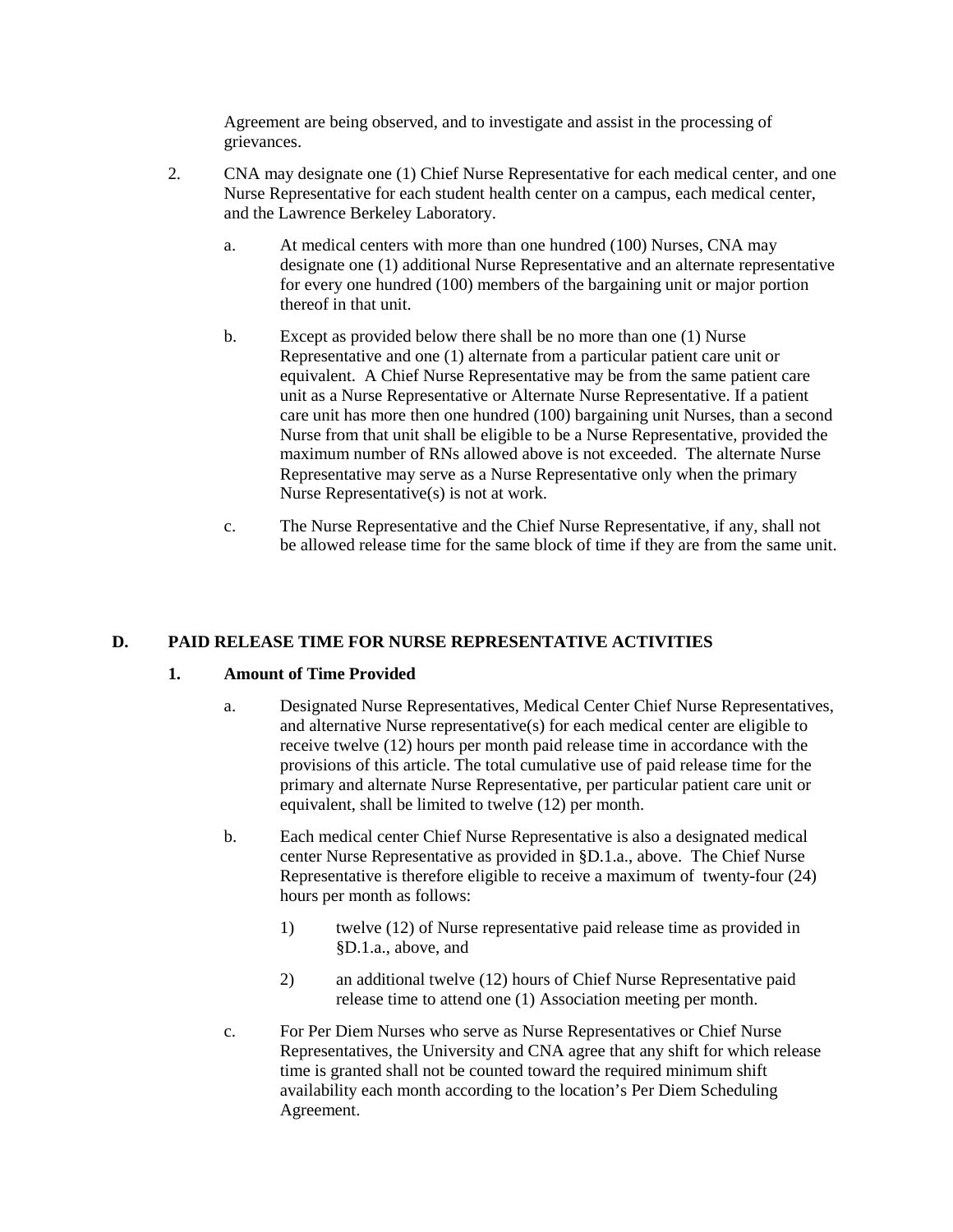## **2. Authorized Purposes for Paid Release Time**

- a. Within the twelve hours of paid release time provided in §D.1.a., above, the Nurse Representative shall be authorized paid release time for the following purposes:
	- 1) grievance meetings and for one-on-one meetings with a grievant related to the filing of a grievance,
	- 2) a meeting with a supervisor to resolve potential or formal grievances,
	- 3) to attend scheduled group orientation for new Nurses,
	- 4) for Nurse representatives in the Student Health Centers (SHCs), participation in SHC procedure and/or furlough scheduling meetings,
	- 5) for other grievance-related activity, such as that related to the initial filing of a formal grievance,
	- 6) distribution of the printed labor agreement to Nurses, and
	- 7) up to four (4) hours per month for attendance at monthly Nurse Representative meetings at the Nurse's facility to deal with grievance resolution issues.
	- 8) In the event that a Nurse Representative also serves as the PPC Chair for a Medical Center, that Nurse Representative may use up to four (4) of the twelve (12) hours of paid release time for PPC activities.
- b. When such time is used for the on-site grievance-related activities of witness interviewing and/or document collection, the Nurse Representative shall not interfere with the work activities of the witness(es) or possessor(s) of the documents, or the normal operations of the unit.
- c. The release time provided is not to be used for grievance-related activity such as research, or writing or preparation of briefs or other such statements of position or argument.
- d. The University shall not deduct hours from the time provided for time spent in meetings initiated by University officials, or time participating in an arbitration hearing.

# **3. Requesting and Providing Paid Release Time**

- a. All Nurse representatives shall request release time from their supervisor prior to the activity.
	- 1) Where practicable, requests for release time shall be made prior to the time the work schedule is established.
	- 2) When requesting release time to assist Nurses in grievance activity, requests shall be submitted as soon as practicable in advance of the hours intended for release time use.
- b. The University will not unreasonably deny the release time if submitted in accordance with §D.3. Such release time shall not exceed the maximum amount of release time provided in §D.1., above. Upon receiving such a request, the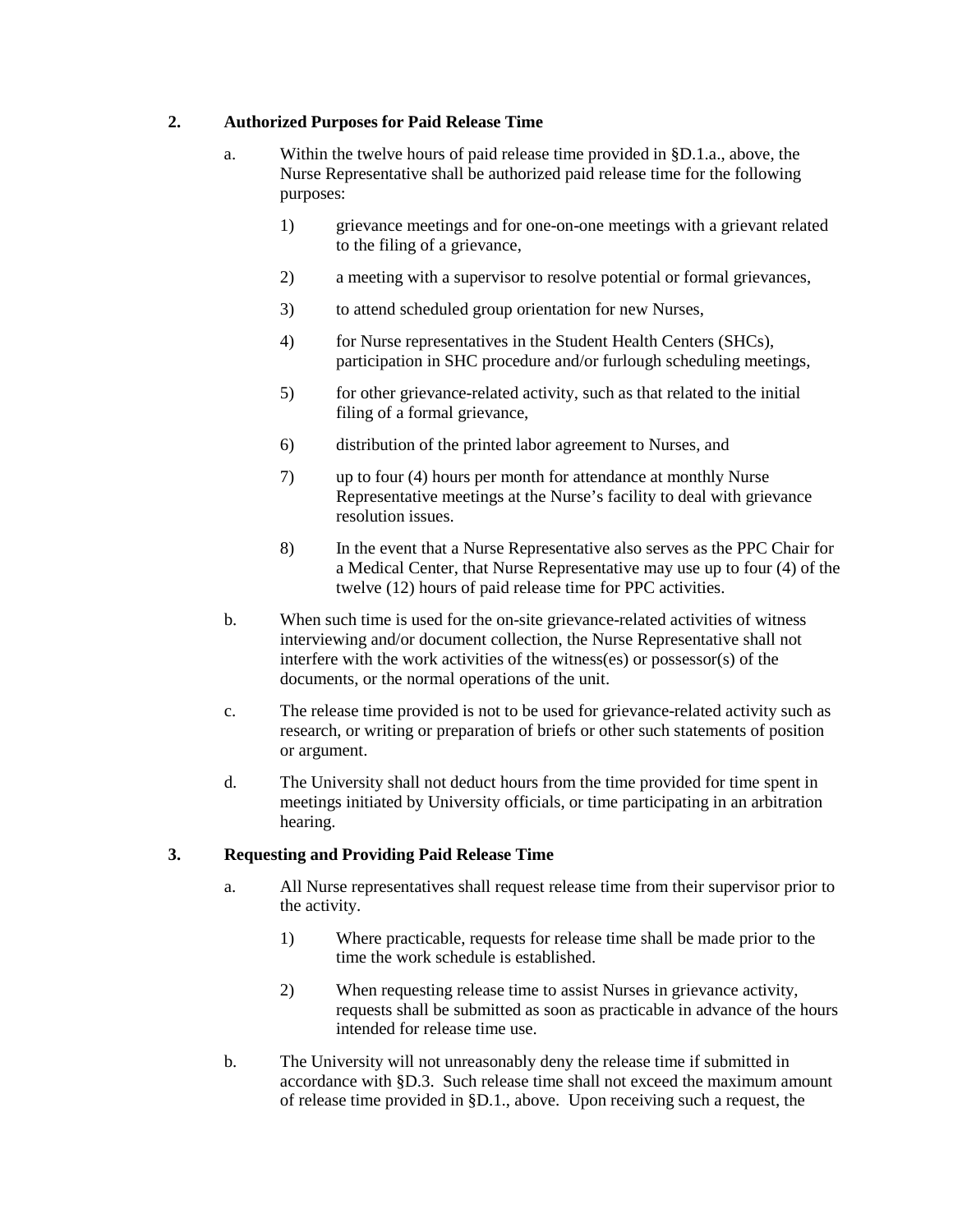University will make every attempt to find coverage for those hours using customary scheduling guidelines and will only deny such requests when not able to secure the required coverage to meet patient needs, and such denial to an individual Nurses may be for all or part of the requested time off in the event of inability to secure the requested coverage to meet patient needs.

- c. When practicable, prior to the establishment and posting of the unit work schedule, the Chief Nurse Representative will identify the shifts and times for which they request the twelve (12) hours of paid time provided in §D.1.b.2, above. The University will schedule up to twelve (12) hours of this paid release time per monthly schedule, if the release time was requested in accordance with the provisions of this section.
- 4. At its sole discretion, the University may authorize use of release time for more than the time limits provided for in this Article. The exercise of this discretion and/or the enforcement by the University of the maximum time shall under no circumstances establish a precedent for the Nurse Representative, alternate, or represented area involved nor shall the allowance of greater than the maximum time in a month for a Nurse Representative have any effect or bearing on the ability of the University to enforce the maximum on any other Nurse Representative.
- 5. In the event the University questions if a Nurse representative or the Chief Nurse Representative is not adhering to these release time provisions, the University will notify the Association and the parties will attempt to resolve the matter. If a question remains, the University may take corrective action when warranted.

## **E. PATIENT CARE AREAS**

Association representatives shall have access to patient care areas only as necessary for travel to and from business in those places set forth in Appendix F. Association representatives shall not contact Nurses in, linger in, or use patient care areas for the purpose of conducting Association business. When the designated campus/hospital/Laboratory official and the Association representative mutually agree that a visit to a patient care area is necessary in attempting to adjust grievances, access to patient care areas will be granted. "Patient care area" includes:

- 1. Chart rooms and rooms that function as or are in the nature of chart rooms;
- 2. Nursing stations;
- 3. Patient and/or visitor lounges including patient conference rooms, sitting rooms, and solaria;
- 4. Libraries or study areas located within patient care areas;
- 5. Patient floor and operating room area corridors; and
- 6. Patient rooms, operating rooms, laboratories, clinics, and other treatment and patient care areas.

## **F. MEETING ROOMS AND BULLETIN BOARDS**

1. The University shall provide the Association use of general-purpose meeting rooms and those rooms set forth in Appendix F. The Association shall make advance arrangements for such use with the designated campus/Laboratory office.